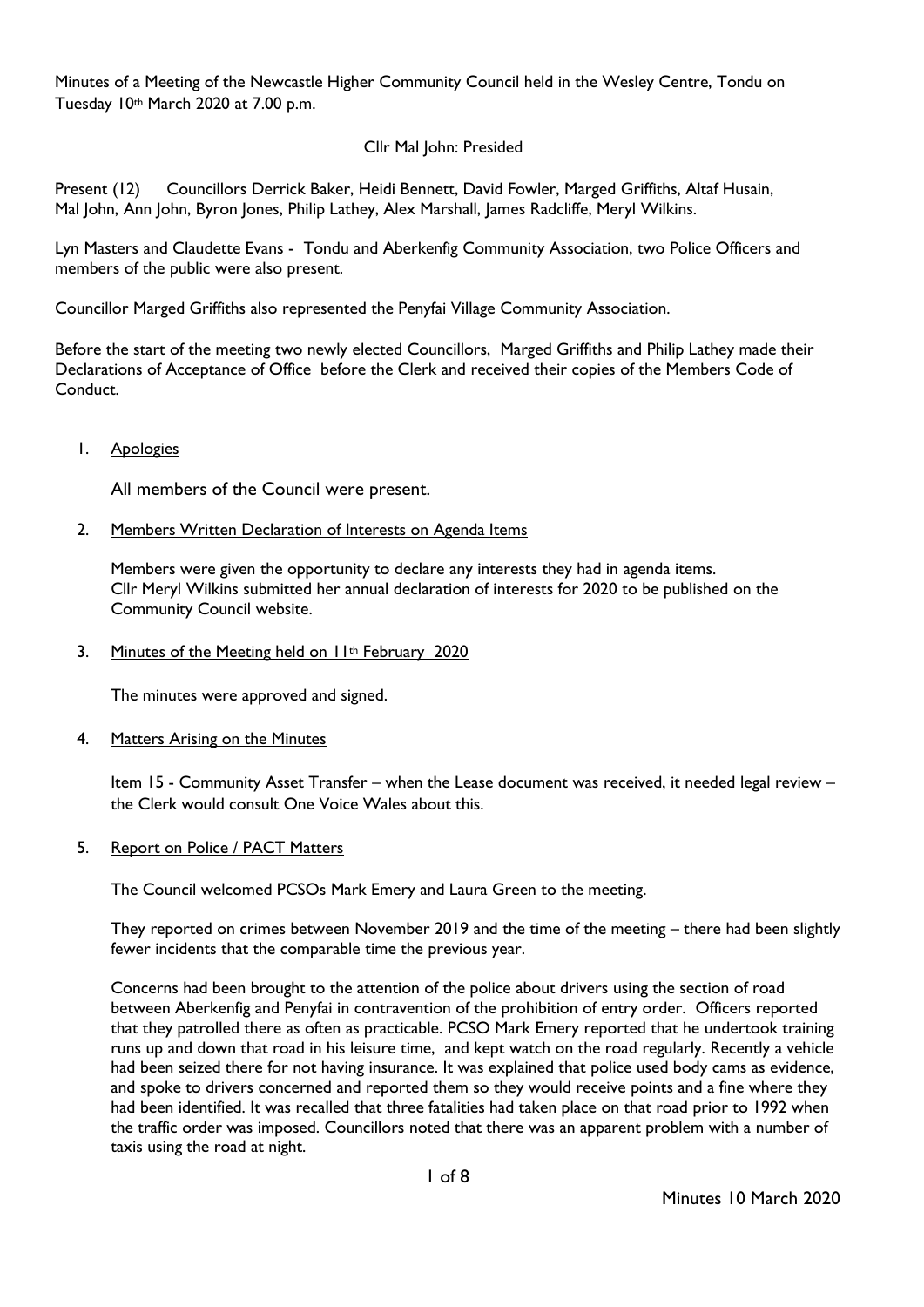Police officers had spoken with a lady whose dog had been killed recently by a driver using the road illegally, and a summons to court had been issued to the offender.

Councillors felt that the excessive use of speed was a significant issue and unfortunately some of the culprits were local people. The residents were grateful to the police for taking this seriously.

Concerning illegal use of off road bikes, some people concerned had been warned and 30 section 59 (of the Road traffic Act) offences had been issued recently. The PCSO reported that he would attend schools to speak about the off road bike problems on nearby common land.

Councillors asked questions of the PCSO as follows:

Councillor Meryl Wilkins was concerned the road might be completely blocked off which may increase the risk of attacks on people. It was indicated that closure was not actively under consideration.

Cllr Heidi Bennett asked about whether it was possible to place temporary cameras on common land? PCSO Mark Emery would check on this and advise accordingly.

Cllr David Fowler asked about parking at Pentrefelin – and PCSO Mark Emery indicated that problem parking in the area was being followed up, for example the parking on the junction at Ffordd Antwin. There was however a difference between simply awkward parking and causing an obstruction, as many people parked cars close to junctions.

Some police parking outside the police station was seen by some Councillors and members of the public as an unfortunate example. It was explained that it was necessary to achieve balance, as if the police used many spaces in the car park, some people would complain about that.

A suggestion that the police consider using the car park at the former Lyric cinema would be put to the sergeant.

Cllr Altaf Hussain identified problems of parking by the developers outside the Hillside development in Penyfai. He had arranged to meet with the PCSO to discuss.

It was reported that the online version of PACT would usually take place on the last Monday of each month.

The two officers were thanked for their attendance.

# 6. County Borough Councillors

(a) County Borough Councillor for Penyfai

Cllr Altaf Hussain made a report to the Council on the following subjects:

### School Crossing Patrol Service – Penyfai

Cllr Hussain reported that the investigation undertaken by BCBC officers confirmed that Penyfai School met the required criteria set by the BCBC Cabinet for a crossing patrol service to be authorised.

### Fly tipping

The BCBC was to investigate the regular illegal tipping location close to the motorway bridge in Penyfai following receipt of a complaint.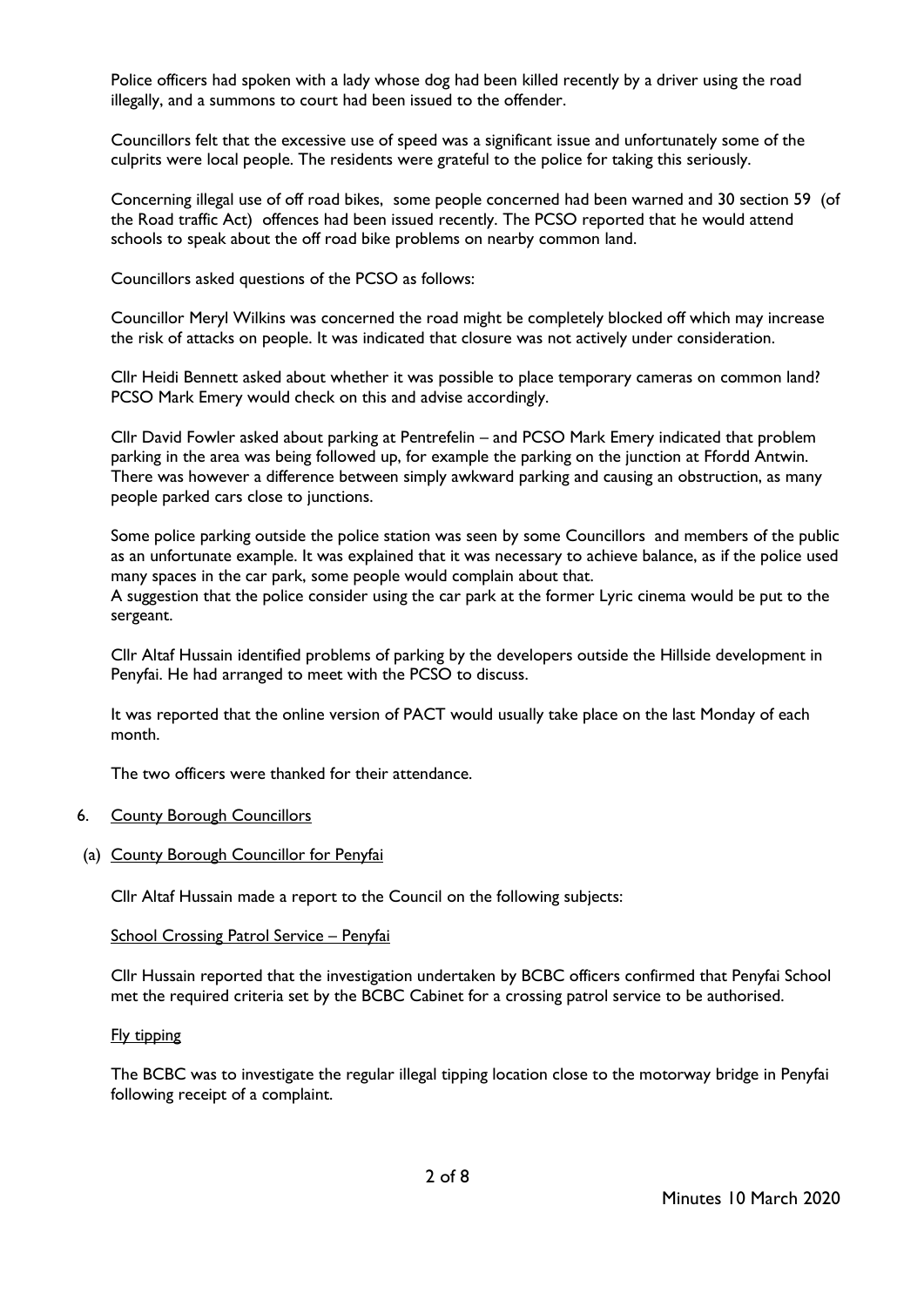## Housing Development – south of All Saints Way Penyfai

Cllr Hussain had met with the Transport Development Control Officer in BCBC to follow up concerns with the increase of vehicles using the road leading to the development site. He had requested Street Works BCBC initiate a temporary speed restriction order during the construction period. He had also referred the parking on the grass verge and on 6 March a site visit by the Inspector confirmed that the verge had been repaired. Inappropriate parking that obstructed the highway and vision of it was a matter for the police to take action where appropriate.

Cllr Hussain attended the Planning Committee site visit on 26 February, the Committee Meeting on 27 February and a further meeting with the Development Control Manager and Highways Officer on Friday 28 February regarding the concerns raised.

## Flooding

On 10 March Cllr Hussain was shown photographs of flooding by some of the residents of Clos Smyrna which he took up with the BCBC. Mr Hands from the developers stated that surface water had filled up the excavations which was a temporary situation until the permanent works had been completed. In BCBC's response to the flooding problem, condition 4 of Planning Application P/17/1073/FUL stated that the approved drainage scheme must be implemented prior to beneficial use of the site and retained in perpetuity, to ensure that effective drainage facilities were provided during development and that flood risk was not increased. The public right of way would be re-opened once the site was completed which would be accessible by all members of the public.

## Visit of Education Minister to Penyfai School 28 January 2020

The Education Minister had visited Penyfai School on 28 January which was much appreciated and the Minister praised the school, staff and pupils highly.

Cllr Hussain was thanked for this report.

# (b) County Borough Councillor for Aberkenfig

Cllr James Radcliffe reported on the following matters:

### Consultation on cuts to BCBC Services

Following the consultation exercise carried out by the BCBC last year to inform its setting of the budget, not all of the possible cuts were to happen. For example they would not close the recycling centres nor cease monitoring CCTV. There would be a modest increase in budget for highways services.

The request that Cllr Radcliffe had put in for tarmacking at the Coronation Street park entrance was still under consideration.

### Health Policy

Cllr Radcliffe was concerned that there were a number of rumours prevalent about Health Policy. He would contact Public Health Wales and place accurate consistent information on websites and social media.

Councillors commented following Cllr Radcliffe's report: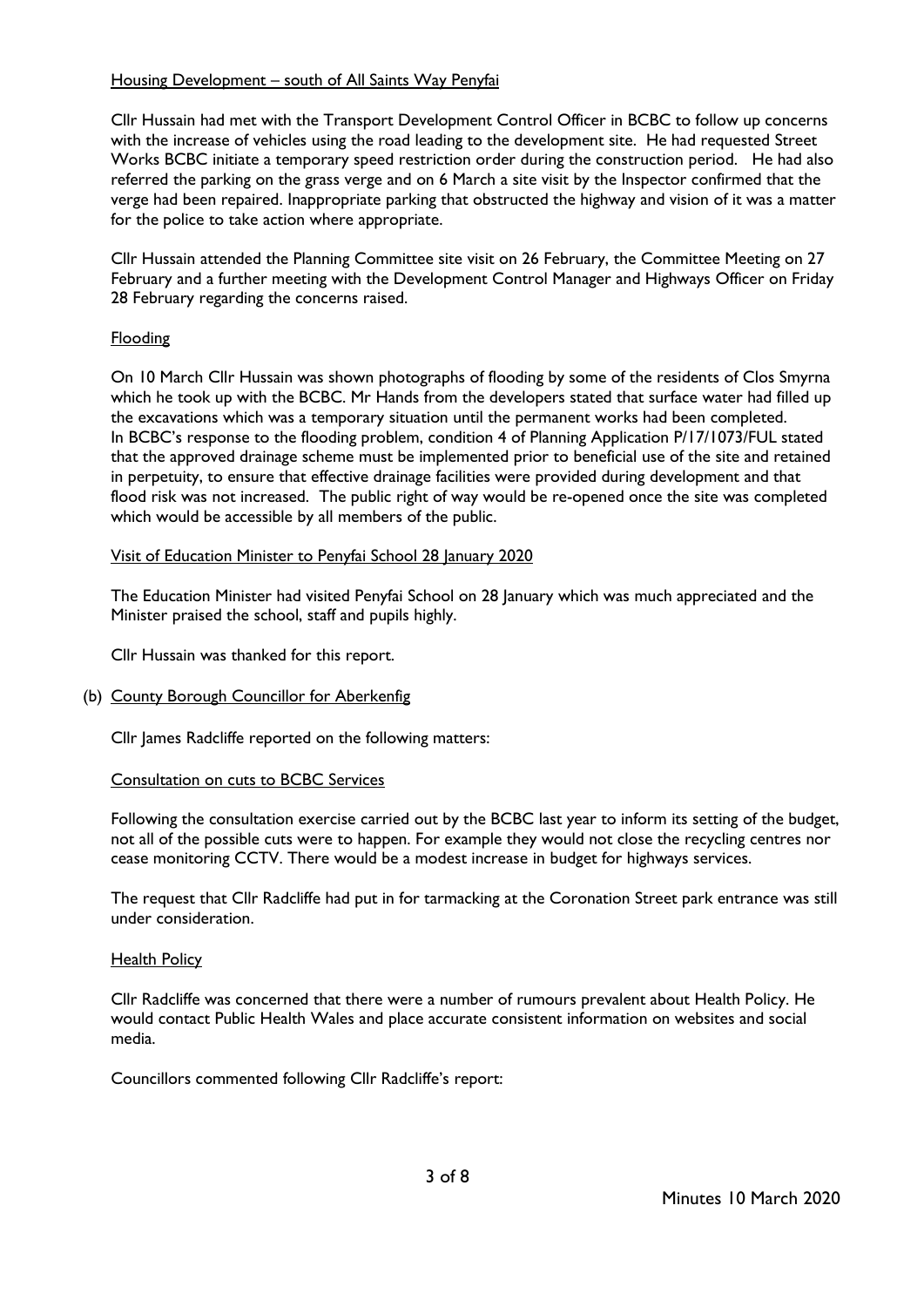Cllr Derrick Baker reported a large pothole at the rear of the Prince of Wales Public House on Heol Llyfrau. He asked for the Highways Department to repair it urgently. Cllr Radcliffe would refer this.

Cllr Radcliffe was thanked for his report.

## 7. Result of elections to two Casual Vacancies for Aberkenfig Ward

The Clerk reported that the elections scheduled for Thursday 26 March did not need to be held, as there were only two candidates who put themselves forward for election. Accordingly the Electoral Services Officer of BCBC informed the Clerk that they were duly elected unopposed on Thursday 27 February 2020. They took office at the first following meeting of the Council by making their Declaration of Acceptance of Office before the meeting. Both Councillors, Philip Lathey and Marged Griffiths were welcomed to their first meeting.

The Clerk would reserve training places for them on the next local One Voice Wales Training event. \* see appendix for subsequent events.

## 8. Report on outcome of interviews for part-time Clerk Monday 9 March 2020

It was reported that the interviews on Monday 9 March for the part time Clerk had not been completed owing to the venue's failure to allow access which had been arrranged.

The Chair, Cllr Mal John noted that the Council website still contained details of the post of part time Clerk and suggested that the Council, in order to enhance options to fill the vacancy, allow a short period of time for any further applications to be received, and that another candidate who had missed the deadline previously be permitted, if that person so wished, to apply.

Accordingly it was agreed that the new deadline for receipt of applications be extended to Tuesday 17 March, and that if any additional applications were received, that a new date for interviews be set. It was also agreed that the original applicants who had attended the interview on Monday 9 March be guaranteed an interview when held.

The Council considered the matter carefully and voted unanimously to proceed in this way. \* see appendix for subsequent events.

### 9. Finance and Policy

### (a) Accounts for Payment

| Matt Scott Landscapes footpath maintenance) | 1,260.00 | (201722) |
|---------------------------------------------|----------|----------|
| Clerk (quarterly salary)                    | 1,393.10 | (201723) |
| HMRC (tax)                                  | 348.40   | (201724) |
| Clerk (reimbursement)                       | 445.28   | (201725) |
| Cllr Alex Marshall (allowance)              | 150.00   | (201726) |
| Cllr Byron Jones (allowance)                | 150.00   | (201727) |
| Cllr James Radcliffe (allowance)            | 150.00   | (201728) |
| Cllr Meryl Wilkins (allowance)              | 150.00   | (201729) |
|                                             |          |          |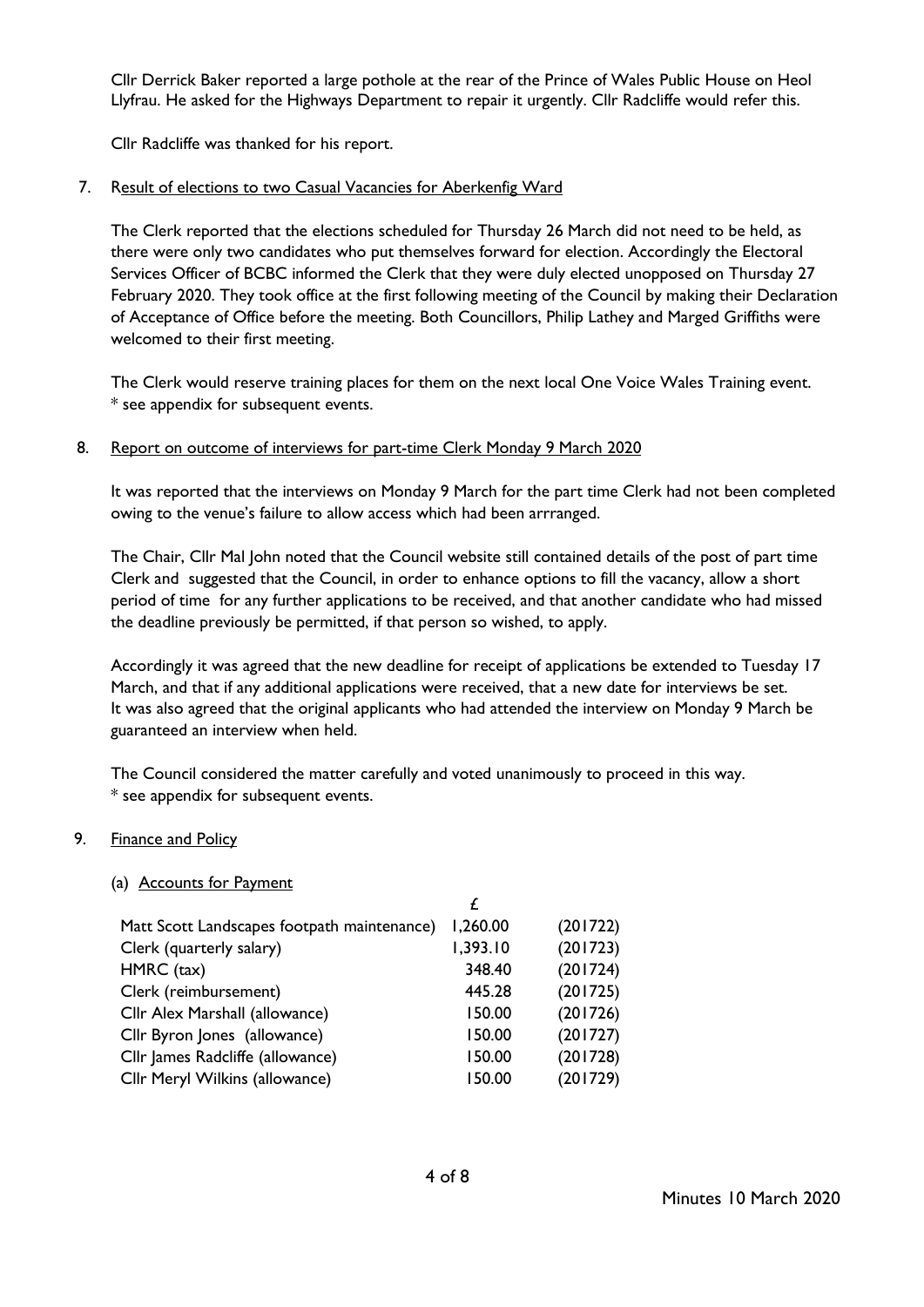The former Chair's Allowance, that would have been utilised on the nomination of former Cllr Gary Haines, was set as £600. The Clerk had contacted Mr Haines who had not responded. Council would consider how and if it wished to allocate this sum at its next meeting.

## (b) Update on Audit 2019

No information had been received from the Wales Audit office about the 2019 Audit, following deposit of records with their office in November 2019.

## (c) Annual Claim for Footpaths Agency Agreement with the BCBC

The letter had been prepared by the Clerk, and signed by him and the Chair to reclaim the allowance the BCBC would reimburse for maintenance of footpaths. The sum reimbursed for 2019- 2010 was £659.12.

## (d) Appointment of an Internal Auditor

The Clerk reported that it was necessary to appoint a new Internal Auditor to review the Council's audit material records, and advise the Council on matters of governance and finance.

It was agreed that the Clerk first approach the BCBC to ask if they had an officer who would be willing to act as internal auditor. If this was not possible, to follow the advice of OneVoice Wales in their published guide on appointment of an independent Internal Auditor.

\* see appendix for subsequent events.

## (e) Community Councillors Allowances

The Clerk reported that the Council must pay the sum of  $£150$  to each member of the Council serving for the year 2019-2020 by the end of the financial year, unless they completed a declaration that they refused the payment.

Those councillors who had not done so already were paid accordingly.

Cllr Meryl Wilkins accepted the payment as she was entitled to do, but asked that it be recorded in the minutes that she was to spend the sum on a children's project, and not on any expenses for herself.

### 10. Update on response from Penyfai Shop following request to place Community Defibrator

It was reported that permission had now been received from Sandra Tickner at the shop at Treharne Drive – her consent as owner was given to install a defibrillator and to arrange this to be done.

Concerning an installation at Tondu Retail Park – Claudette Evans advised that she had the consent from the company that owned the retail park – Abraxus – to have one installed. The Clerk would liaise with TACA before installation.

# 11. Community Asset Transfer report on grant for improvements applied for from BCBC

The Clerk reported that he awaited the outcome of the grant application for match funding for works agreed to be carried out on the Community Asset Transfer of the Pheasant Field and sports area at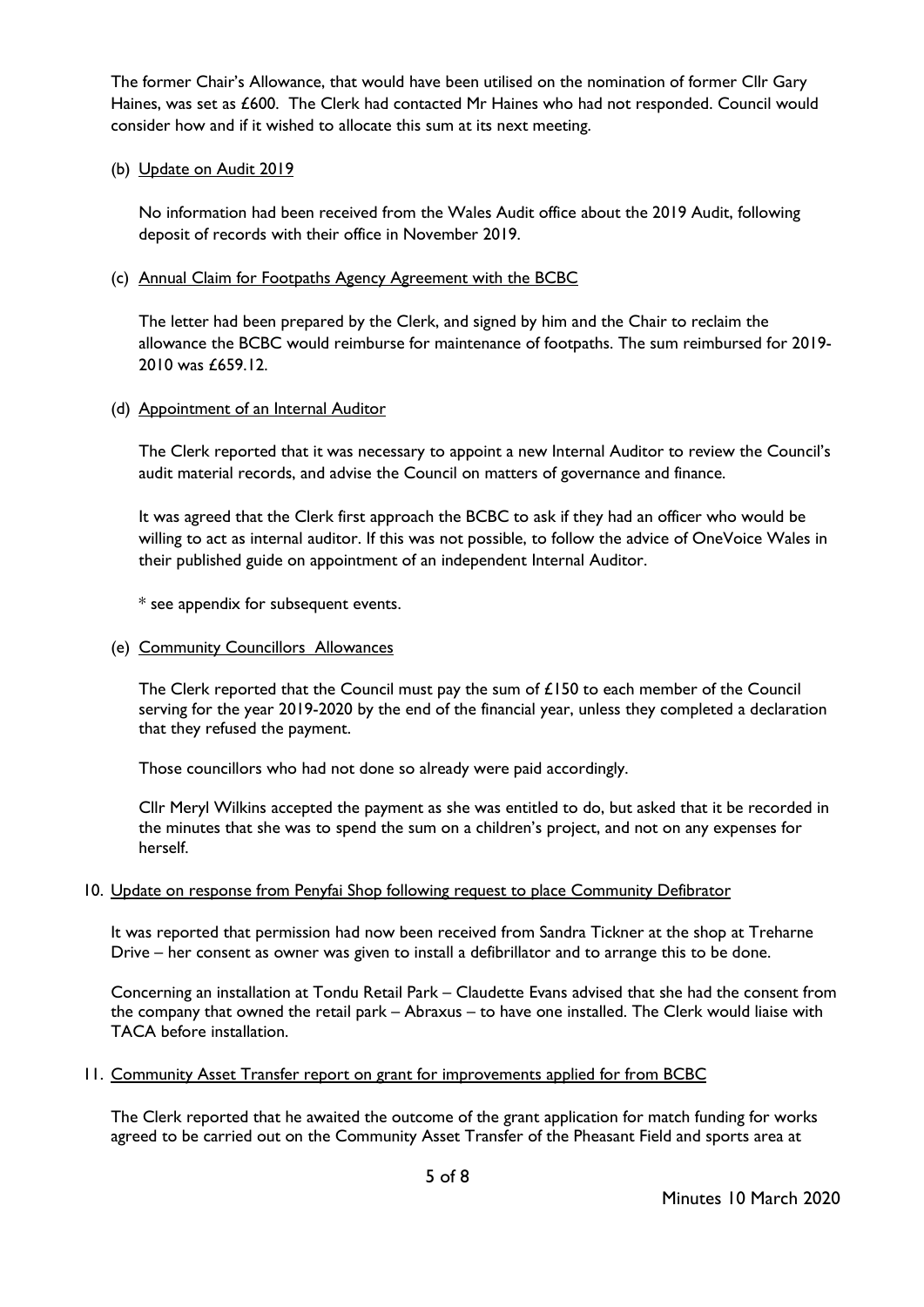Cavendish Park, Penyfai The Clerk would circulate to each member of the Council a copy of the Grant application, and in due course, the outcome.

Concerning the offer of Llanmoor Homes to give the play area at Pentrefelin to the Community Council, the Clerk would contact Simon Grey of Llanmoor Homes, the owners.

12. Correspondence

The notes circulated on the incoming correspondence were taken as read by the Council, the correspondence was as follows:

1. BAVO

In response to a question at the last Community Council meeting, details of the history of the Solar Farm Fund and the benefit to the areas that had disruption during the construction of the Solar Farm were given. The Chief Executive of BAVO proposed to appoint one County Councillor and one Community Councillor from each beneficiary area to the grant making Panel. The money was administered by BAVO at the request of the company itself. NB Cllr Heidi Bennett declared her interest.

2. One Voice Wales

Guidance on the appointment of an Internal Auditor.

3. The Pensions Regulator

The NHCC needed to re-enrol and re-declare by 1 June 2020 to complete the legal duties to declare compliance with the pensions Regulator. Clerk to action this requirement.

4. Western Power Distribution

WPD sent a certificate of supply to SWALEC to bill the Community Council for electricity for the Christmas lights 2019-2020.

5. Aberkenfig Allotments Association

The Council had received a cheque for £60 from Bob Edwards the Secretary, being the last of the allotment rents due that had not been paid on the night of the allotment meeting. £500 total banked.

6. Penyfai Scouts

Message, in response to the Clerk's enquiry, clarifying misconceptions about their letting other groups use the Hall. Bookings were permitted between 10.00-16.00 for ad hoc bookings. There were many long term community users of the Hall, and it was available to let to others, bearing in mind the need to respect its primary function as a Guide and Scout Hall.

7. PCSP Mark Emery

PCSO would try to be present at more Community Council meetings. The Clerk confirmed the venue. Also confirmation of the next SLIDO (PACT) on line forum to take place on 30 March.

8. Matt Scott

Invoice for work for the Community Council invoice 202 in the sum of £1,260.

9. BCBC

Confirmation that the Clerk's note had been received on the subject of the 6th form at Y Dderwen and would be presented to the Cabinet for its consideration.

10. Independent Remuneration Panel for Wales

Details of their Annual Report, Determinations 42 – 51 apply to Community Councils.

11. BCBC Electoral Department

Confirmation of details for two newly elected Councillors, who would take office on declaration of acceptance of office on Tuesday 10 March.

12.Cllr David Fowler

Letter formally declining the Councillors Allowance of £150.00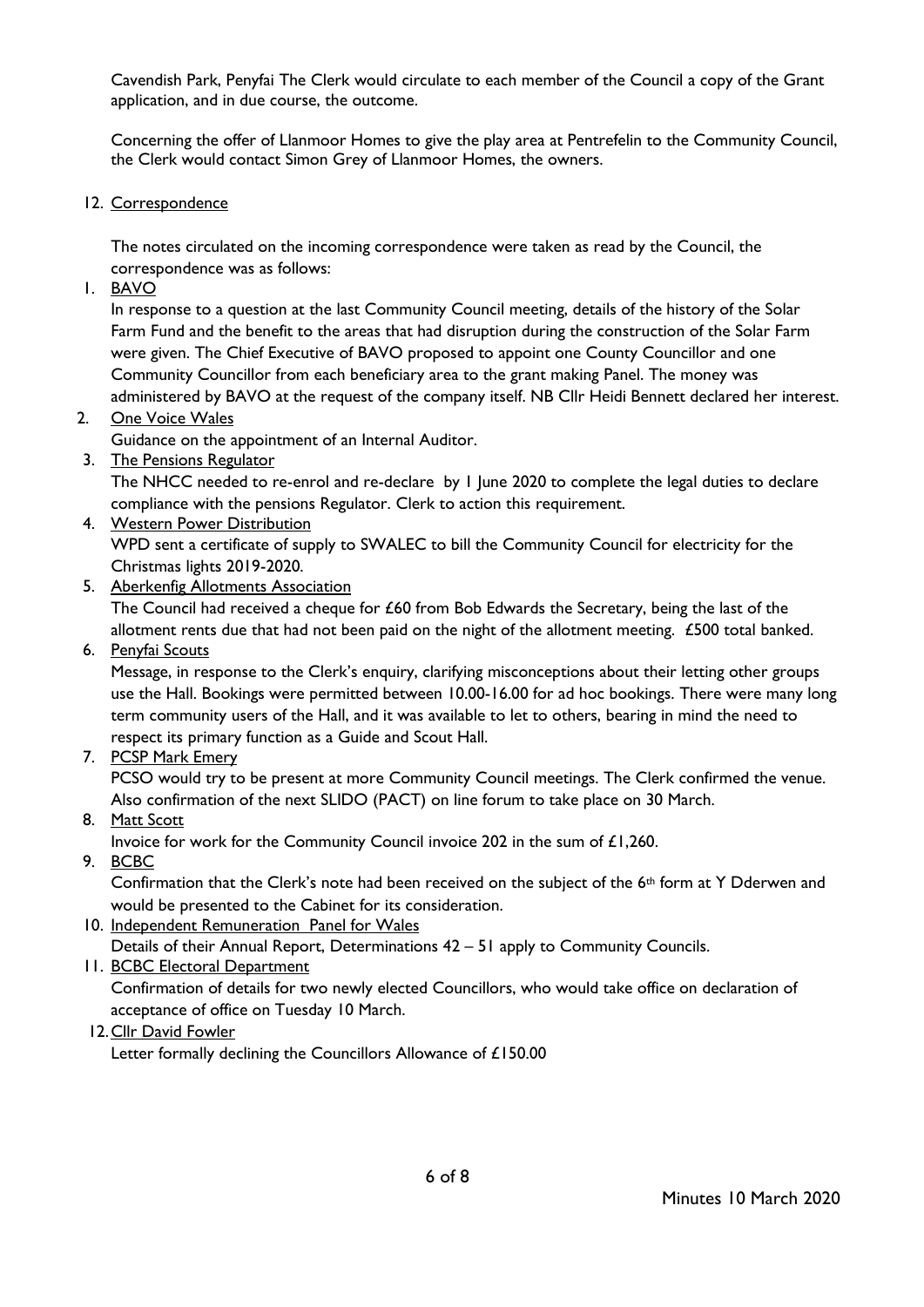# 13. Planning Report

The Council noted the following planning applications had been notified to the council since the last meeting.

P/20/64/FUL Glenview House 11 Glenview, Penyfai CF31 4LZ P/20/95/FUL West Barn, Penyfai CF31 4LL P/20/92/FUL 44 Bridgend Road, Aberkenfig CF32 9BA – change of use from residential.

Whilst P/20/92/FUL was a legitimate application NHCC wished to object due to traffic - concerns at the location on a busy main road.

## 14. Other Reports from Councillors

Cllr Derrick Baker reported receiving a message from the Reverend Suzanne Brumwell of Llansantffraid Bettws and Aberkenfig parish reporting the parish plans for the celebration of the  $75<sup>th</sup>$  Anniversary of VE Day on the weekend of 8 -9 May.

They wished to use the large community space offered by St John's Church Aberkenfig involving members of the community and school children for events such as quizzes, and to hold a joint service on the Sunday to commemorate the end of the war in Europe . Cllr Baker asked if around 4 Councillors would be present at the events. This was agreed.

Cllr Meryl Wilkins reported on water problems involving gathering of water on the road at Penyrheol. Cllr Altaf Hussain would follow this up.

Cllr Meryl Wilkins reported a recent visit to the Offices of the BCBC and stated that she was disappointed by the lack of available staff to assist her.

Cllr David Fowler reported that he had found the solar powered Christmas trees that had worked well at Penyfai last year were very disappointing as they were often illuminated at the wrong times. The Clerk reported that the timing was operated remotely, and he had reported the problem twice to the installing company at the time. The invoice having been paid, the Clerk would take this up with the suppliers.

Cllr Alex Marshall reported that the volume of water during the recent floods at Mount Pleasant had lifted the rain cover off. It was noted that Mr Dix whose property was nearby, had reinstated the metal cover.

### 15. Community Associations update

# (a) Tondu and Aberkenfig

The Community Council welcomed Claudette Evans and Lyn Masters to the meeting, and they reported on the current programme at the Community Association.

This included the recent floods, thanks for the bulbs received from NHCC which had all been planted. The TACA wished to engage more with Aberkenfig and requested a key to the notice board in Aberkenfig. The Clerk would arrange for a key to be provided.

Hanging baskets at Pentrefelin would be on the agenda for next year.

# (b) Penyfai Village

Cllr Marged Griffiths gave a report from the Penyfai Village Community Association.

Cllr Griffiths reported that the Association wished to recruit an additional trustee, preferably a younger person.